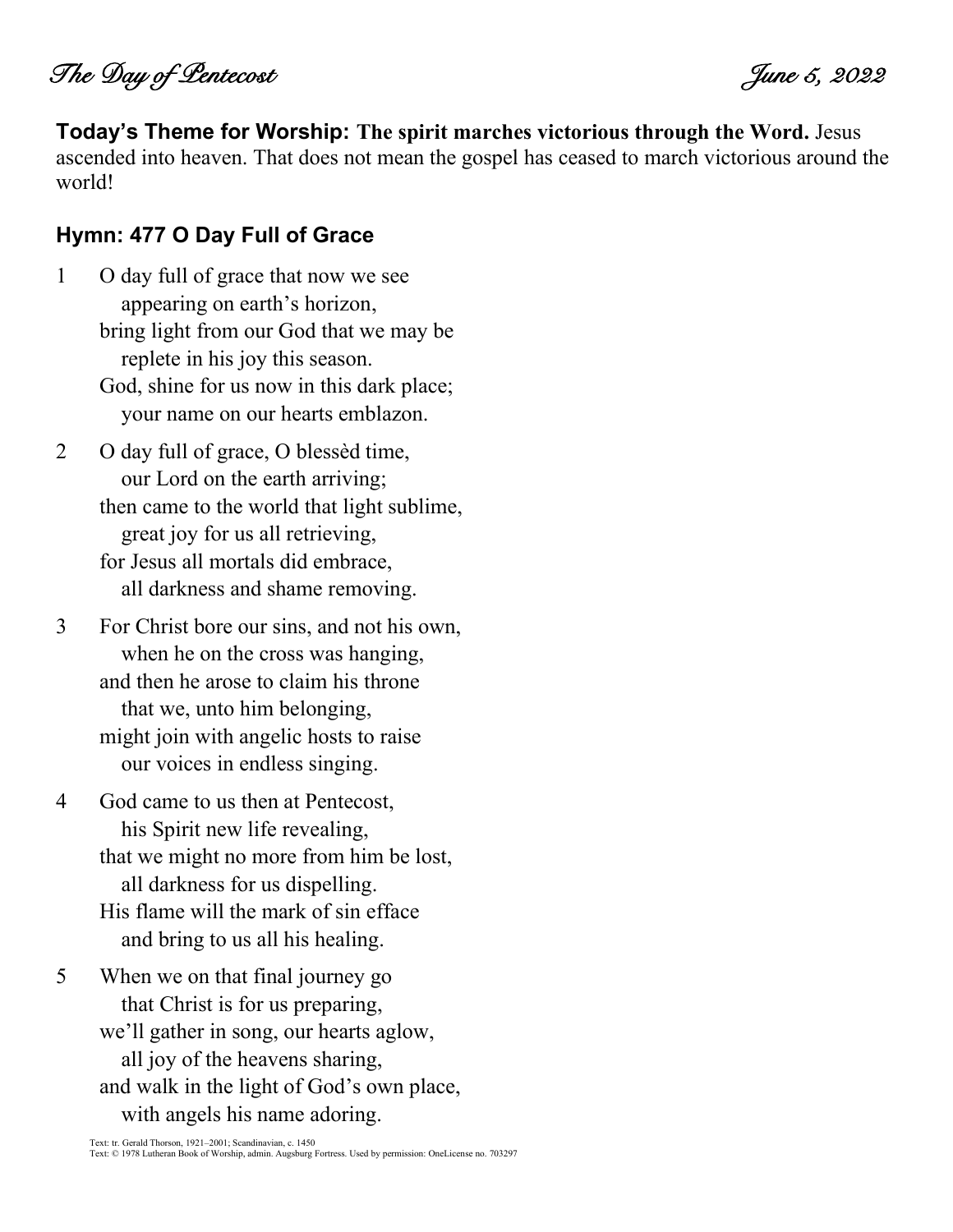In the name of the Father and of the  $+$  Son and of the Holy Spirit. **Amen.**

## **Confession**

If we claim to be without sin, we deceive ourselves and the truth is not in us.

**If we confess our sins, God is faithful and just and will forgive us our sins and purify us from all unrighteousness.**

Let us confess our sins to the Lord.

**Holy God, gracious Father, I am sinful by nature and have sinned against you in my thoughts, words, and actions. I have not loved you with my whole heart; I have not loved others as I should.** 

 **I deserve your punishment both now and forever. But Jesus, my Savior, paid for my sins with his innocent suffering and death. Trusting in him, I pray: God, have mercy on me, a sinner.**

Our gracious Father in heaven has been merciful to us. He sent his only Son, Jesus Christ, who gave his life as the atoning sacrifice for the sins of the whole world. Therefore, as a called servant of Christ and by his authority, I forgive you all your sins in the name of the Father and of the  $+$  Son and of the Holy Spirit. **Amen.**

# **Lord, Have Mercy**

In peace let us pray to the Lord. **Lord, have mercy.**

For the peace from above and for our salvation, let us pray to the Lord. **Lord, have mercy.**

For the peace of the whole world, for the well-being of the Church of God, and for the unity of all, let us pray to the Lord.

# **Lord, have mercy.**

For this holy house and for all who offer here their worship and praise, let us pray to the Lord. **Lord, have mercy.**

Help, save, comfort, and defend us, gracious Lord. **Amen.**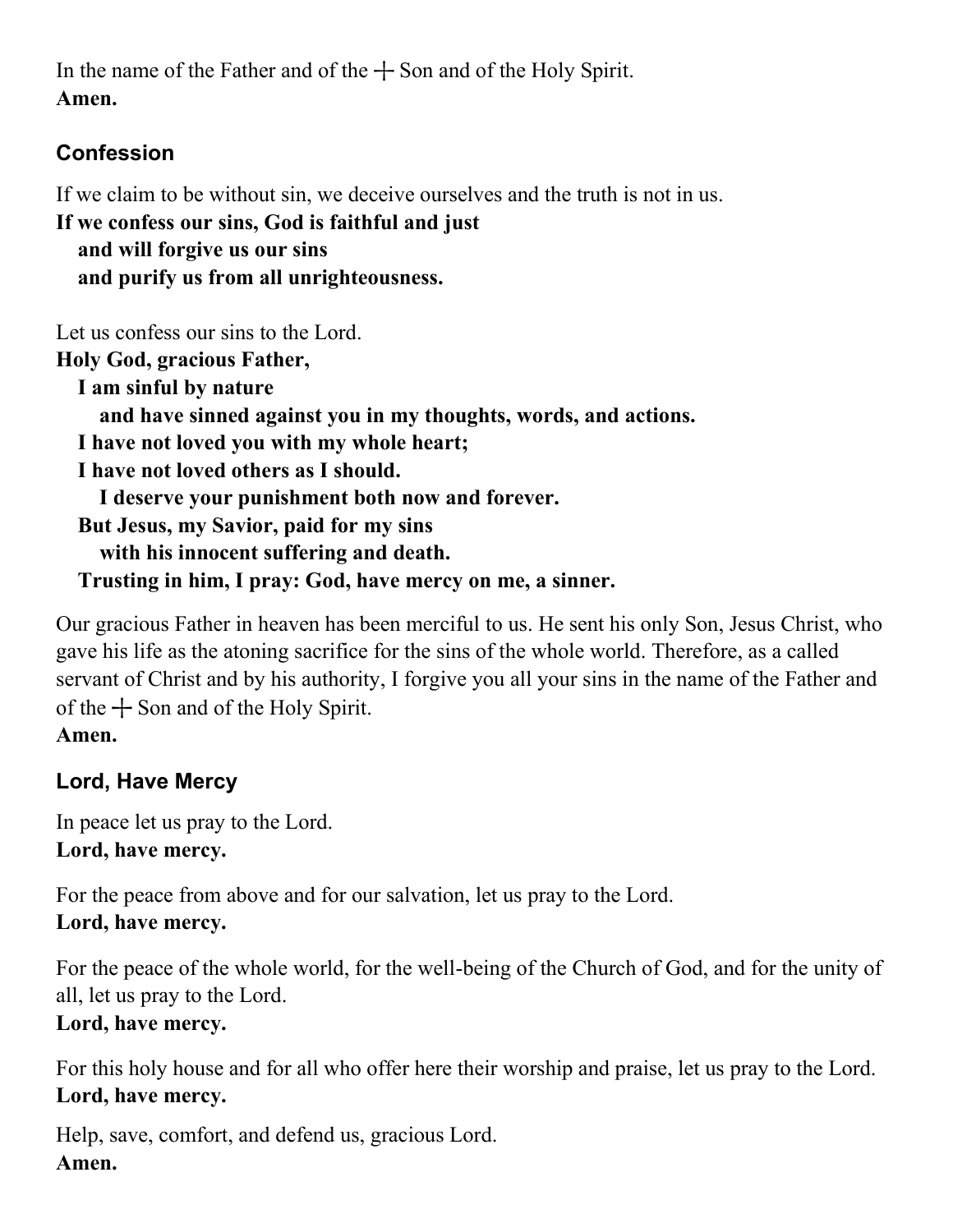### **Glory to God in the Highest**

*Refrain:* Glory to God in the highest, and peace to his people on earth.

Lord God, heavenly King, almighty God and Father, we worship you, we give you thanks, we praise you for your glory. *Refrain*

Lord Jesus Christ, only Son of the Father, Lord God, Lamb of God, you take away the sin of the world; have mercy on us. You are seated at the right hand of the Father; receive our prayer. *Refrain*

For you alone are the Holy One, you alone are the Lord, you alone are the Most High, Jesus Christ, with the Holy Spirit in the glory of God the Father. Amen. Amen. *Refrain*

The Lord be with you. **And also with you.**

### **Prayer of the Day: Pentecost**

Let us pray.

Holy Spirit, God and Lord, come to us this joyful day with your sevenfold gift of grace. Rekindle in our hearts the holy fire of your love that in a true and living faith we may tell abroad the glory of our Savior, Jesus Christ, who lives and reigns with you and the Father, one God, now and forever.

#### **Amen.**

### **First Reading: Genesis 11:1–9**

The whole earth had one language and a single vocabulary. As people traveled in the east, they found a plain in the land of Shinar, and they settled there. <sup>3</sup>They said to one another, "Come, let's make bricks and bake them thoroughly." They used mud brick instead of stone for building material, and they used tar for mortar. <sup>4</sup>They said, "Come, let's build a city for ourselves and a tower whose top reaches to the sky, and let's make a name for ourselves, so that we will not be scattered abroad over the face of the whole earth."

<sup>5</sup>The LORD came down to see the city and the tower that the people were building. <sup>6</sup>The LORD said, "If this is the first thing they are doing as one people, who all have one language, then nothing that they intend to do will be too difficult for them. <sup>7</sup>Come, let's go down there and confuse their language, so that they cannot understand one another's speech."

<sup>8</sup>So the LORD scattered them from there over the face of the whole earth, and they stopped building the city. <sup>9</sup>It was named Babel, because there the LORD confused the language of the whole earth. From there the LORD scattered them over the face of the whole earth.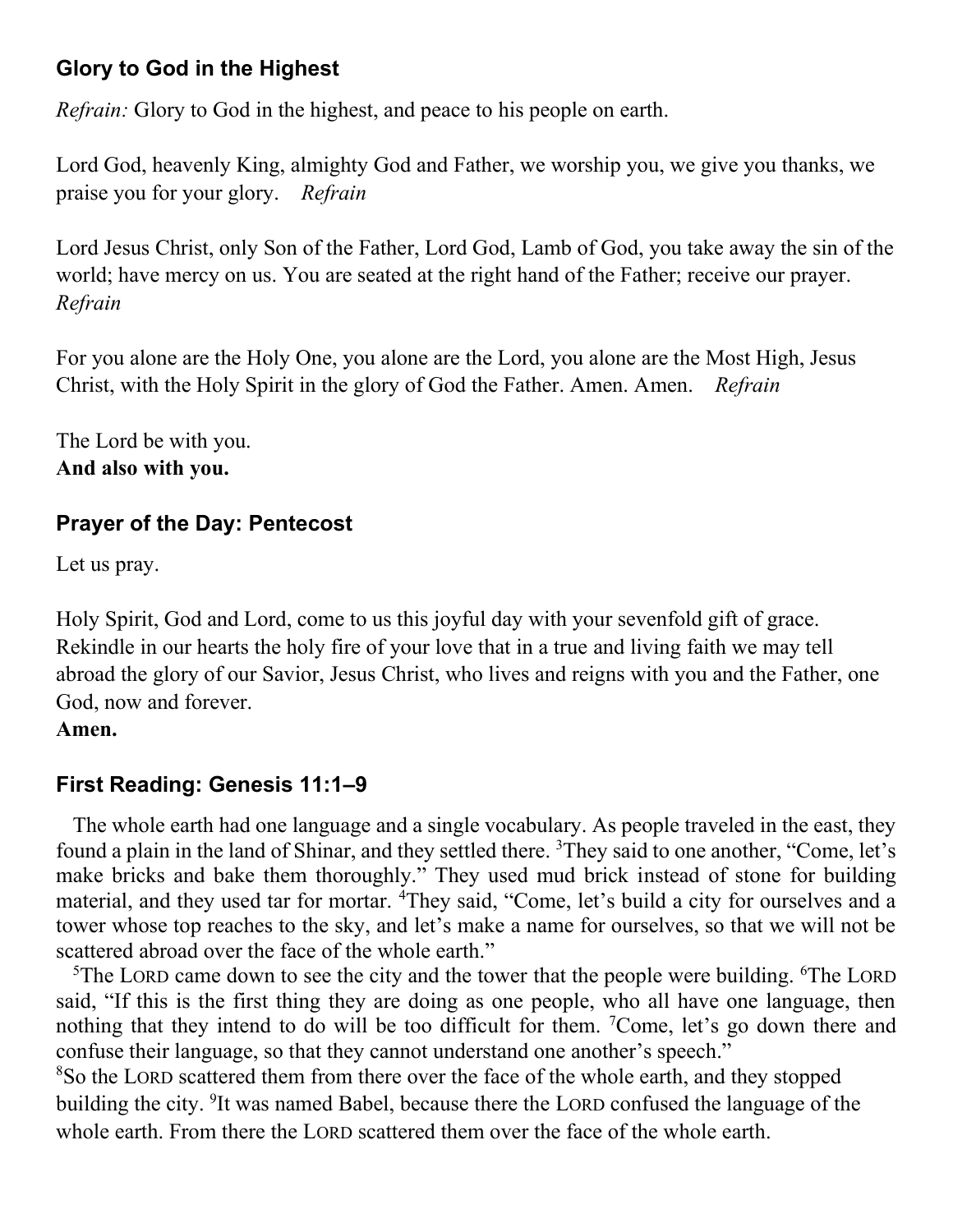### **Psalm of the Day: 104A Lord, Send Out Your Spirit**

*Refrain* LORD, send out your Spirit and renew the face of the earth.

How many are your / works, LORD! In wisdom you / made them all. All creatures / look to you to give them their food at the / proper time. When you give it to them, they gather / it up; when you open your hand, they are satisfied / with good things. *Refrain* May the glory of the LORD endure for- / ever; may the LORD rejoice / in his works he makes winds his / messengers, flames of fire his / servants. I will sing to the LORD / all my life; I will sing praise to my God as long / as I live. **Glory be to the Father and** / **to the Son and to the Holy** / **Spirit, as it was in the be-** / **ginning, is now, and will be forever.** / **Amen.** *Refrain* Text: © 1980 Arlo D. Duba. Used by permission: OneLicense no. 703297

#### **Second Reading: Acts 2:1–21**

When the day of Pentecost came, they were all together in one place. <sup>2</sup>Suddenly a sound like the rushing of a violent wind came from heaven, and it filled the whole house where they were sitting. <sup>3</sup>They saw divided tongues that were like fire resting on each one of them. <sup>4</sup>They were all filled with the Holy Spirit and began to speak in other languages, since the Spirit was giving them the ability to speak fluently.

 $5$ Now there were godly Jewish men from every nation under heaven living in Jerusalem.  $6$ When this sound was heard, a crowd came together and was confused, because each one heard them speaking in his own language. <sup>7</sup>They were completely baffled and said to each other, "Look, are not all these men who are speaking Galileans? <sup>8</sup>Then how is it that each of us hears them speaking in his own native language? <sup>9</sup>Parthians, Medes, and Elamites; residents of Mesopotamia, and of Judea, Cappadocia, Pontus and Asia, <sup>10</sup>Phrygia and Pamphylia, Egypt, and the parts of Libya around Cyrene; visitors from Rome, both Jews and proselytes; <sup>11</sup>Cretans and Arabs—we hear them declaring in our own languages the wonderful works of God." <sup>12</sup>They were all amazed and perplexed. They kept saying to one another, "What does this mean?" <sup>13</sup>But others mocked them and said, "They are full of new wine."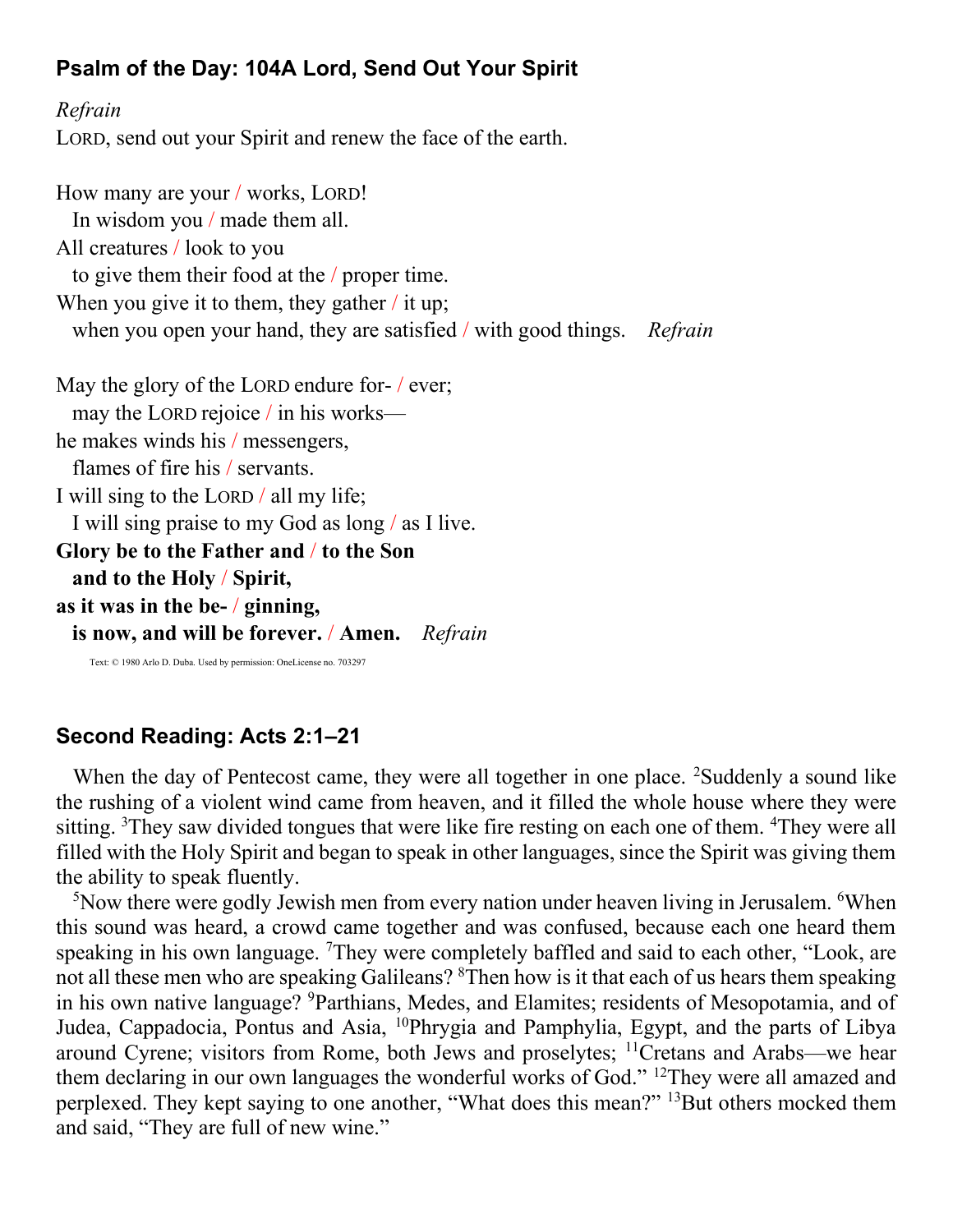<sup>14</sup>Then Peter stood up with the Eleven, raised his voice, and spoke loudly and clearly to them: "Men of Judea, and all you residents of Jerusalem, understand this, and listen closely to my words. <sup>15</sup>These men are not drunk, as you suppose, for it is only the third hour of the day. <sup>16</sup>On the contrary, this is what was spoken by the prophet Joel:

 $17$ This is what God says will happen in the last days: I will pour out my Spirit on all flesh. Your sons and your daughters will prophesy. Your young men will see visions. Your old men will dream dreams. <sup>18</sup>Even on my servants, both men and women, I will pour out my Spirit in those days, and they will prophesy. <sup>19</sup>I will show wonders in the sky above, and signs on the earth below, blood and fire and a rising cloud of smoke. <sup>20</sup>The sun will be turned to darkness and the moon to blood before the coming of the great and glorious day of the Lord. <sup>21</sup>And this will happen: Everyone who calls on the name of the Lord will be saved."

## **Gospel Acclamation:**

Alleluia, alleluia, alleluia, alleluia. Come, Holy Spirit, fill the hearts of your faithful people, and kindle in them the fire of your love. Alleluia, alleluia, alleluia, alleluia.

### **Gospel: John 14:23–27**

 $^{23}$  Jesus answered him, "If anyone loves me, he will hold on to my word. My Father will love him, and we will come to him and make our home with him. <sup>24</sup>The one who does not love me does not hold on to my words. The word that you are hearing is not mine, but it is from the Father who sent me.

<sup>25"</sup>I have told you these things while staying with you. <sup>26</sup>But the Counselor, the Holy Spirit, whom the Father will send in my name, will teach you all things and remind you of everything I told you.

<sup>27"</sup>Peace I leave with you. My peace I give to you. Not as the world gives do I give to you. Do not let your heart be troubled, and do not let it be afraid.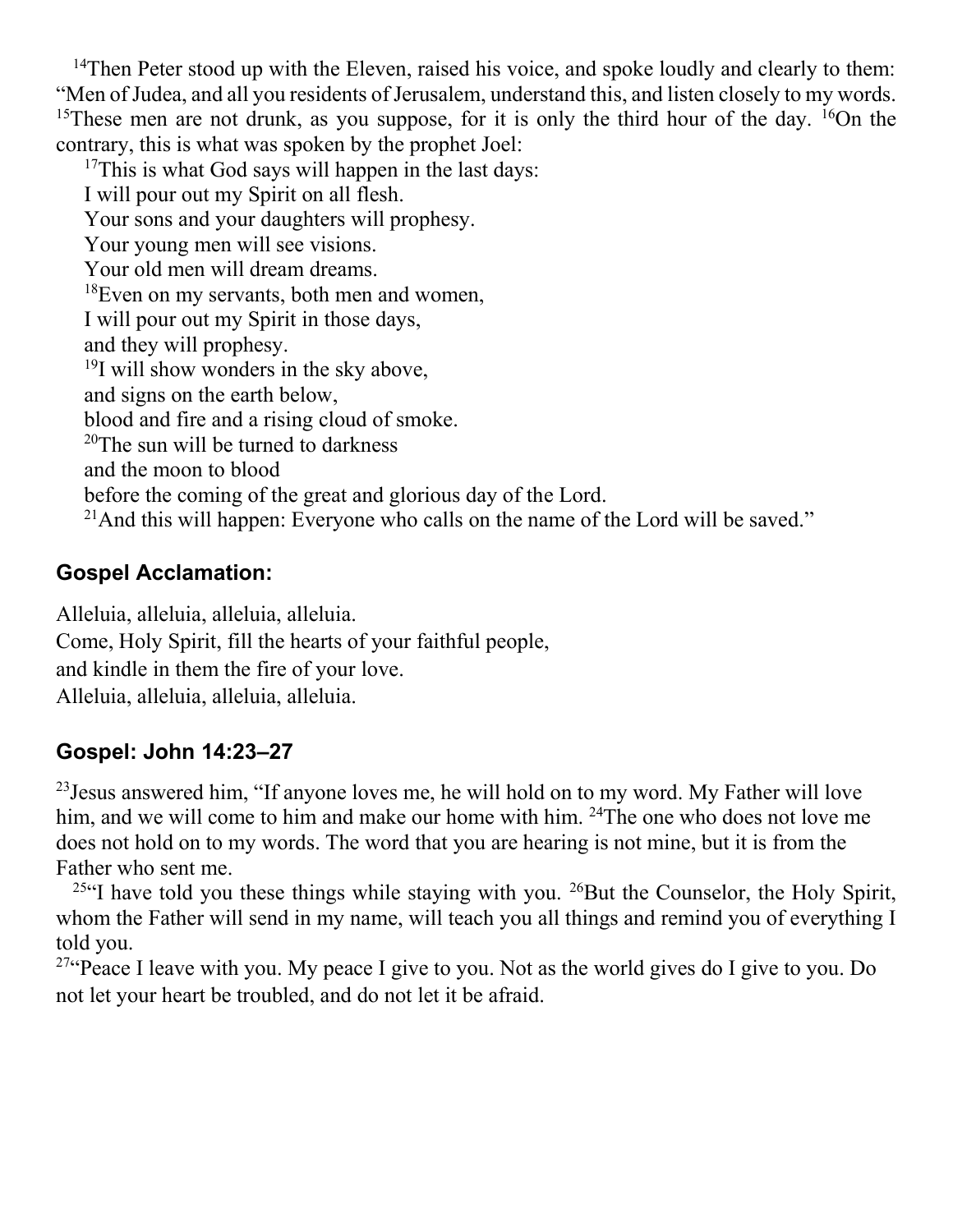#### **Hymn of the Day: 776 With the Lord Begin Your Task**

- 1 With the Lord begin your task; Jesus will direct it. For his aid and counsel ask; Jesus will perfect it. Ev'ry morn with Jesus rise, and, when day is ended, in his name then close your eyes; be to him commended.
- 2 Let each day begin with prayer, praise and adoration. On the Lord cast ev'ry care; he is your salvation. Morning, evening, and at night Jesus will be near you, save you from the tempter's might, with his presence cheer you.
- 3 With your Savior at your side foes need not alarm you; in his promises confide and no ill can harm you. All your trust and hope repose in the mighty Master, who in wisdom truly knows how to stem disaster.
- 4 If your task is thus begun with the Savior's blessing, safely then your course will run, naught your soul distressing. Good will follow ev'rywhere while you here must wander; you at last the joy will share in the mansions yonder.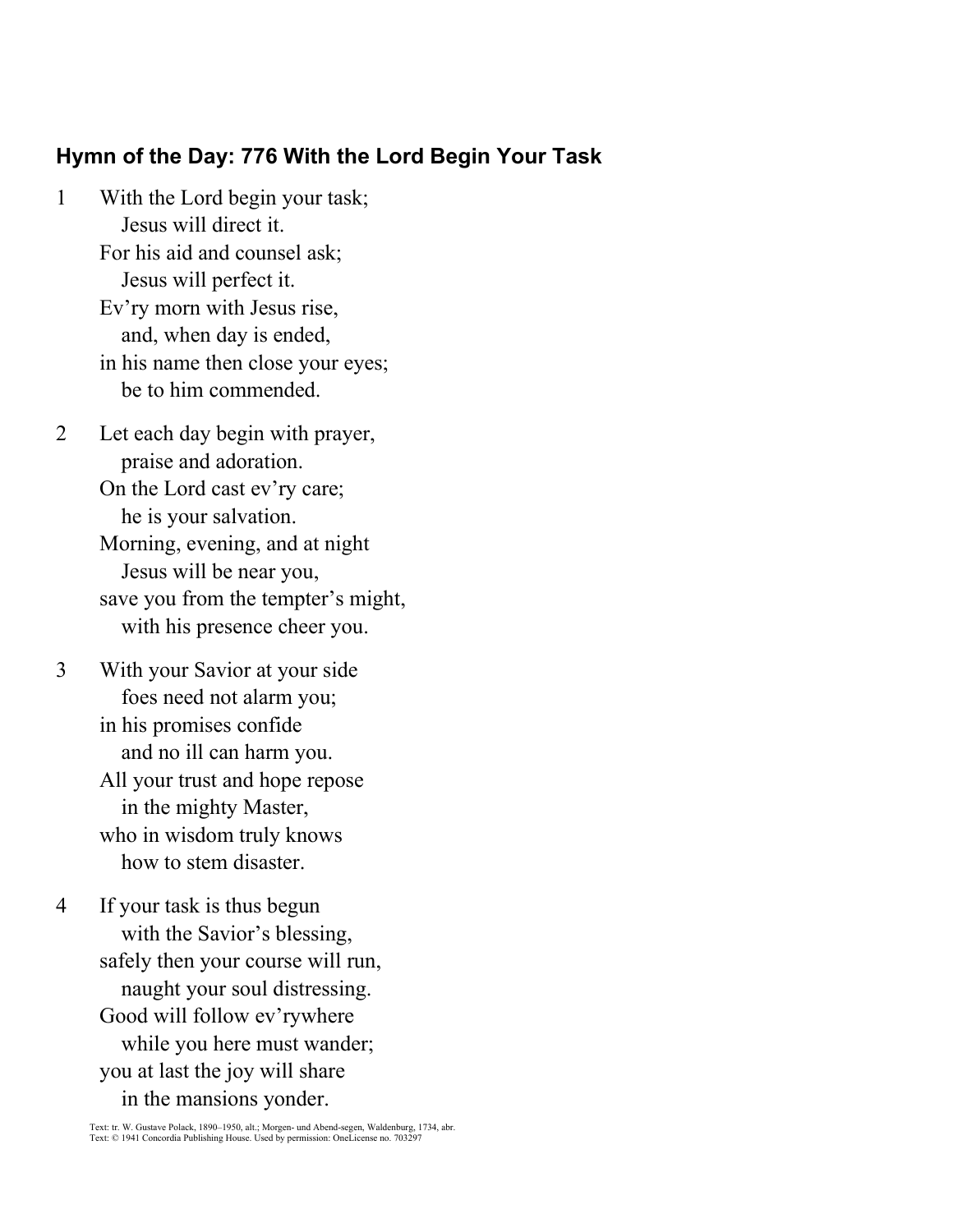### **Sermon**

### **Athanasian Creed**

 $1$  Whoever wishes to be saved must, above all else, hold to the true Christian faith.

<sup>2</sup> Whoever does not keep this faith pure in all points will certainly perish forever.

<sup>3</sup> Now this is the true Christian faith:

<sup>4</sup> We worship one God in Trinity and Trinity in Unity, without mixing the persons or dividing the divine being.

 $5$  For each person—the Father, the Son, and the Holy Spirit—is distinct,

<sup>6</sup> but the deity of Father, Son, and Holy Spirit is one, equal in glory and coeternal in majesty.

<sup>7</sup> What the Father is, so is the Son, and so is the Holy Spirit.

<sup>8</sup> The Father is uncreated, the Son uncreated, the Holy Spirit uncreated;

 $9$  the Father is infinite, the Son infinite, the Holy Spirit infinite;

 $10$  the Father is eternal, the Son eternal, the Holy Spirit eternal;

 $11$  yet they are not three who are eternal, but there is one who is eternal,

 $12$  just as they are not three who are uncreated, nor three who are infinite, but there is one who is uncreated and one who is infinite.

 $13$  In the same way the Father is almighty, the Son is almighty, the Holy Spirit is almighty;

<sup>14</sup> yet they are not three who are almighty, but there is one who is almighty.

<sup>15</sup> So the Father is God, the Son is God, the Holy Spirit is God;

<sup>16</sup> yet they are not three Gods, but one God.

 $17$  So the Father is Lord, the Son is Lord, the Holy Spirit is Lord;

<sup>18</sup> yet they are not three Lords, but one Lord.

 $19$  For just as Christian truth compels us to confess each person individually to be God and Lord, so the true Christian faith forbids us to speak of three Gods or three Lords.

 $20$  The Father is neither made nor created nor begotten of anyone.

 $21$  The Son is neither made nor created, but is begotten of the Father alone.

 $22$  The Holy Spirit is neither made nor created nor begotten, but proceeds from the Father and the Son.

<sup>23</sup> So there is one Father, not three Fathers; one Son, not three Sons; one Holy Spirit, not three Holy Spirits.

 $24$  And within this Trinity none comes before or after; none is greater or inferior;

 $25$  but all three persons are coequal and coeternal, so that in every way, as stated before, the Trinity in Unity and Unity in Trinity is to be worshiped.

<sup>26</sup> Whoever wishes to be saved must have this conviction of the Trinity.

 $27$  It is furthermore necessary for eternal salvation that one faithfully believe that our Lord Jesus Christ also took on human flesh.

<sup>28</sup> Now this is the true Christian faith: We believe and confess that our Lord Jesus Christ, God's Son, is both God and man.

 $29$  He is God, eternally begotten from the nature of the Father, and he is man, born in time from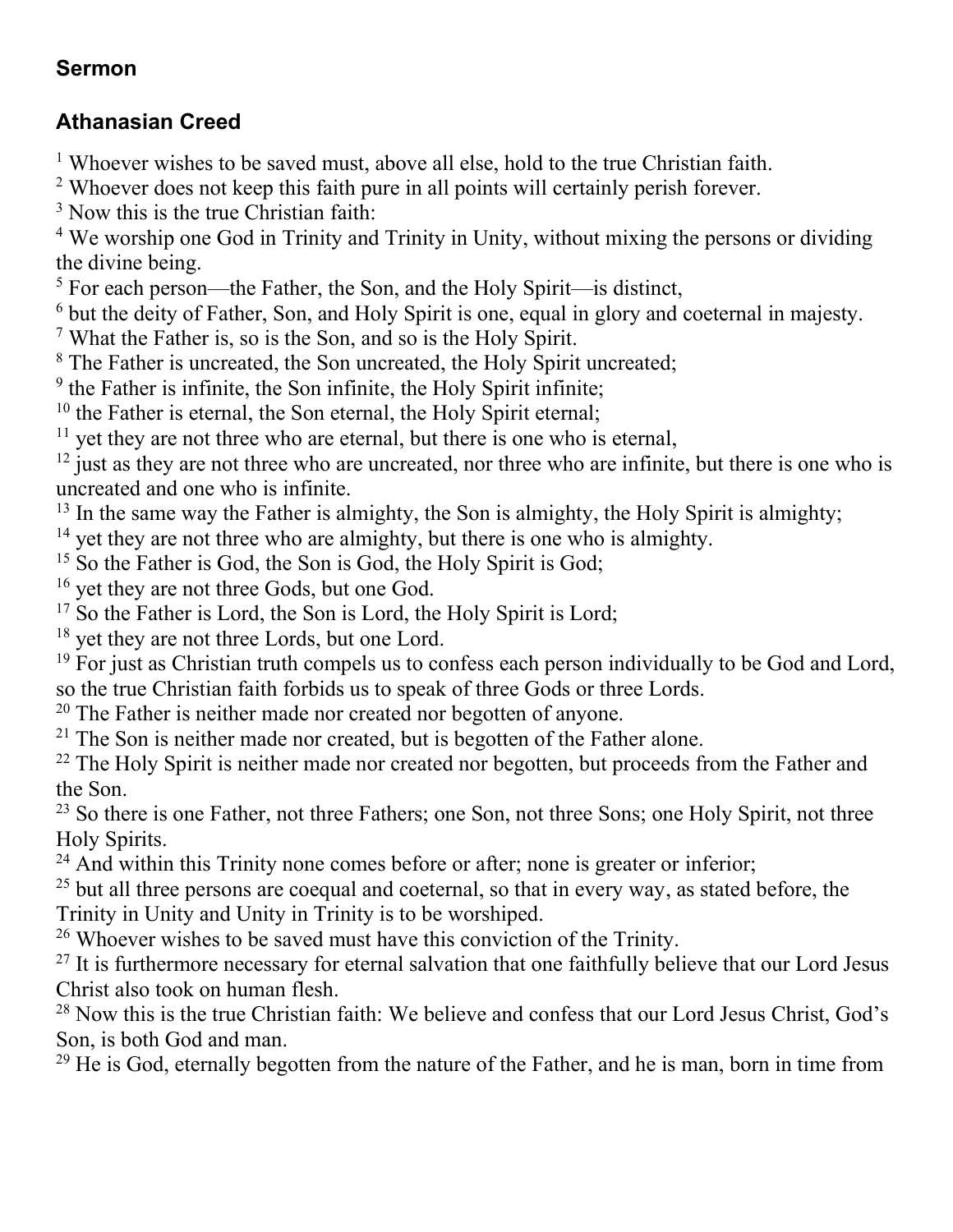the nature of his mother,

- $30$  fully God, fully man, with rational soul and human flesh;
- $31$  equal to the Father as to his deity, less than the Father as to his humanity;
- $32$  and though he is both God and man, Christ is not two persons but one:
- <sup>33</sup> one, not by changing the deity into flesh, but by taking the humanity into God;
- <sup>34</sup> one, indeed, not by mixture of the natures, but by unity in one person;
- $35$  for just as the rational soul and flesh is one human being, so God and man is one Christ.
- <sup>36</sup> He suffered for our salvation, descended into hell, rose the third day from the dead.

 $37$  He ascended into heaven, is seated at the right hand of God the Father Almighty, and from there will come to judge the living and the dead.

<sup>38</sup> At his coming all people will rise with their own bodies to answer for their personal deeds.

<sup>39</sup> Those who have done good will enter eternal life, but those who have done evil will go into eternal fire.

<sup>40</sup> This is the true Christian faith. Whoever does not faithfully and firmly believe this cannot be saved.

# **Prayer of the Church**

# **Offering**

You can give your offerings from your smartphone with the new **Vanco Mobile** app, which can be downloaded for free at Google Play or the App Store. You can also give at [holytrinitylutheranwyoming.com](http://holytrinitylutheranwyoming.com/) by clicking the Offerings link at the top of the page. If you have any questions about any of these options, please contact Dave Vogel at [financialsecretary@holytrinity-wels.net](mailto:financialsecretary@holytrinity-wels.net) or 616-808-6320.



# **Preface**

The Lord be with you. **And also with you.**

Lift up your hearts. **We lift them up to the Lord.**

Let us give thanks to the Lord our God. **It is right to give him thanks and praise.**

It is truly good and right . . . and join their glorious song: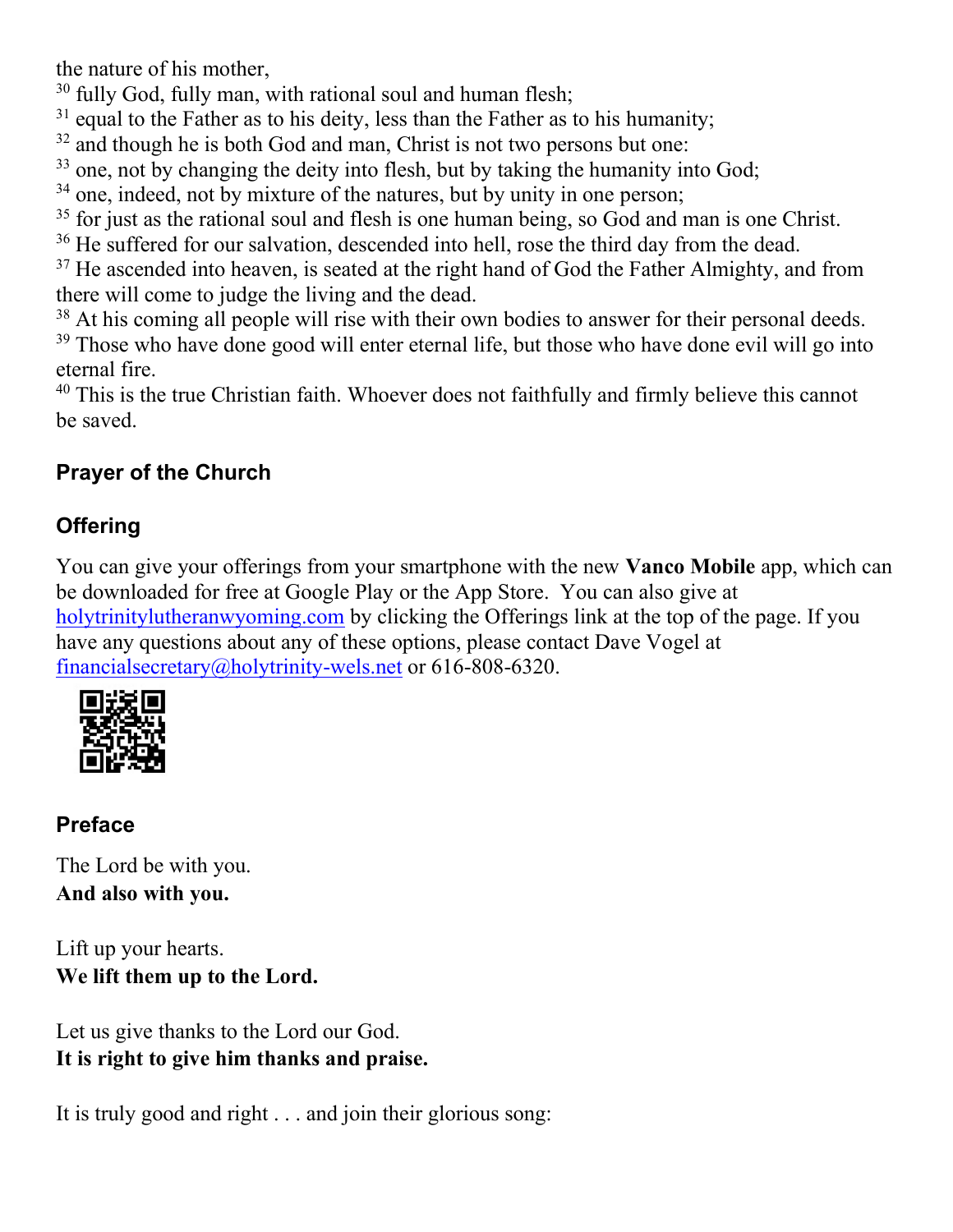### **Holy, Holy, Holy**

Holy, holy, holy Lord, God of power, God of might. Heaven and earth are full of your glory. Hosanna in the highest. Blessed is he who comes in the name of the Lord. Hosanna in the highest, hosanna in the highest!

## **Prayer of Thanksgiving**

Lord God, you are worthy to receive thanks and praise from all people. You created the world and all who live in it, and in your mercy you saved us. We give thanks to you for the grace of your Son, Jesus Christ.

Though in very nature God, he took the nature of a servant and became obedient to death, even death on a cross. He offered himself as a sacrifice for sin and redeemed us from its curse and penalty. He rescued us from the terrors of death and restored eternal life with you. He conquered our enemies and gained for us the kingdom of grace and glory.

Bless us as we receive your Son's body and blood, and lead us to remember his suffering, death, and resurrection. Forgive our sins and fill us with the hope of new life in heaven. Hear our praise and receive our thanks as we worship you—the Father, the Son, and the Holy Spirit. **Amen.**

### **Lord's Prayer**

**Our Father in heaven, hallowed be your name, your kingdom come, your will be done on earth as in heaven. Give us today our daily bread. Forgive us our sins, as we forgive those who sin against us. Lead us not into temptation, but deliver us from evil. For the kingdom, the power, and the glory are yours now and forever. Amen.**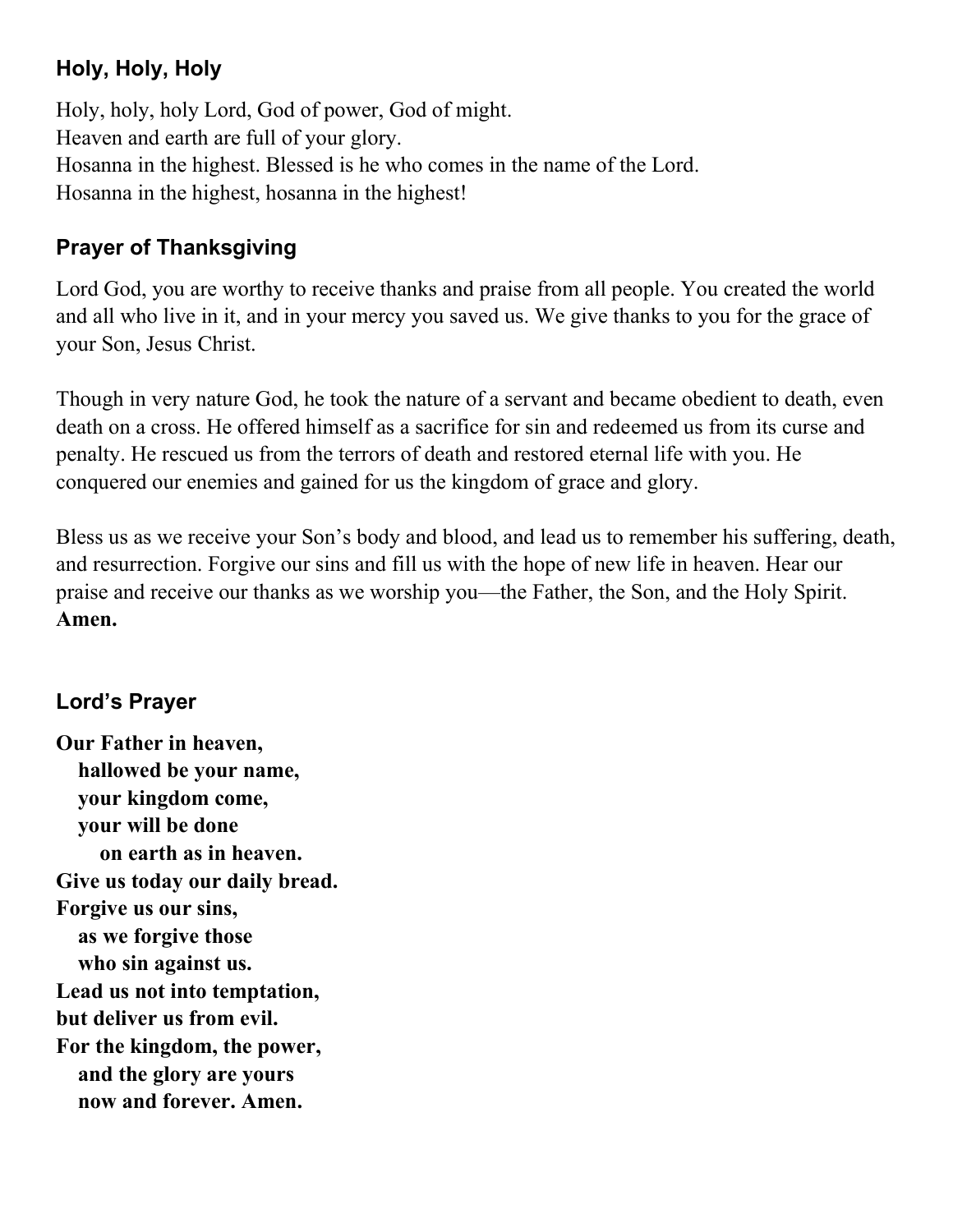### **Words of Institution**

Our Lord Jesus Christ, on the night he was betrayed, took bread; and when he had given thanks, he broke it and gave it to his disciples, saying, "Take and eat; this is my  $+$  body, which is given for you. Do this in remembrance of me."

Then he took the cup, gave thanks, and gave it to them, saying, "Drink from it, all of you; this is  $my + blood of the new covenant, which is poured out for you for the for giveness of sins. Do$ this, whenever you drink it, in remembrance of me."

The peace of the Lord be with you always. **Amen.**

### **Jesus, Lamb of God**

Jesus, Lamb of God, you take away the sin of the world; have mercy on us. Jesus, Lamb of God, you take away the sin of the world; have mercy on us. Jesus, Lamb of God, you take away the sin of the world; grant us your peace.

### **Distribution**

Take and eat; this is the true body of our Lord and Savior Jesus Christ, given into death for your sins.

Take and drink; this is the true blood of our Lord and Savior Jesus Christ, poured out for the forgiveness of your sins.

The true body and blood of our Lord Jesus Christ strengthen and preserve you to life everlasting. Go  $+$  in peace.

#### **Amen.**

### **Distribution Hymn: 585 Come, Holy Ghost, God and Lord**

1 Come, Holy Ghost, God and Lord! May all your graces be outpoured on each believer's mind and heart; your fervent love to them impart. Lord, by the brightness of your light you gather and in faith unite your Church from ev'ry land and tongue: this to your praise, O Lord our God, be sung. Alleluia, alleluia!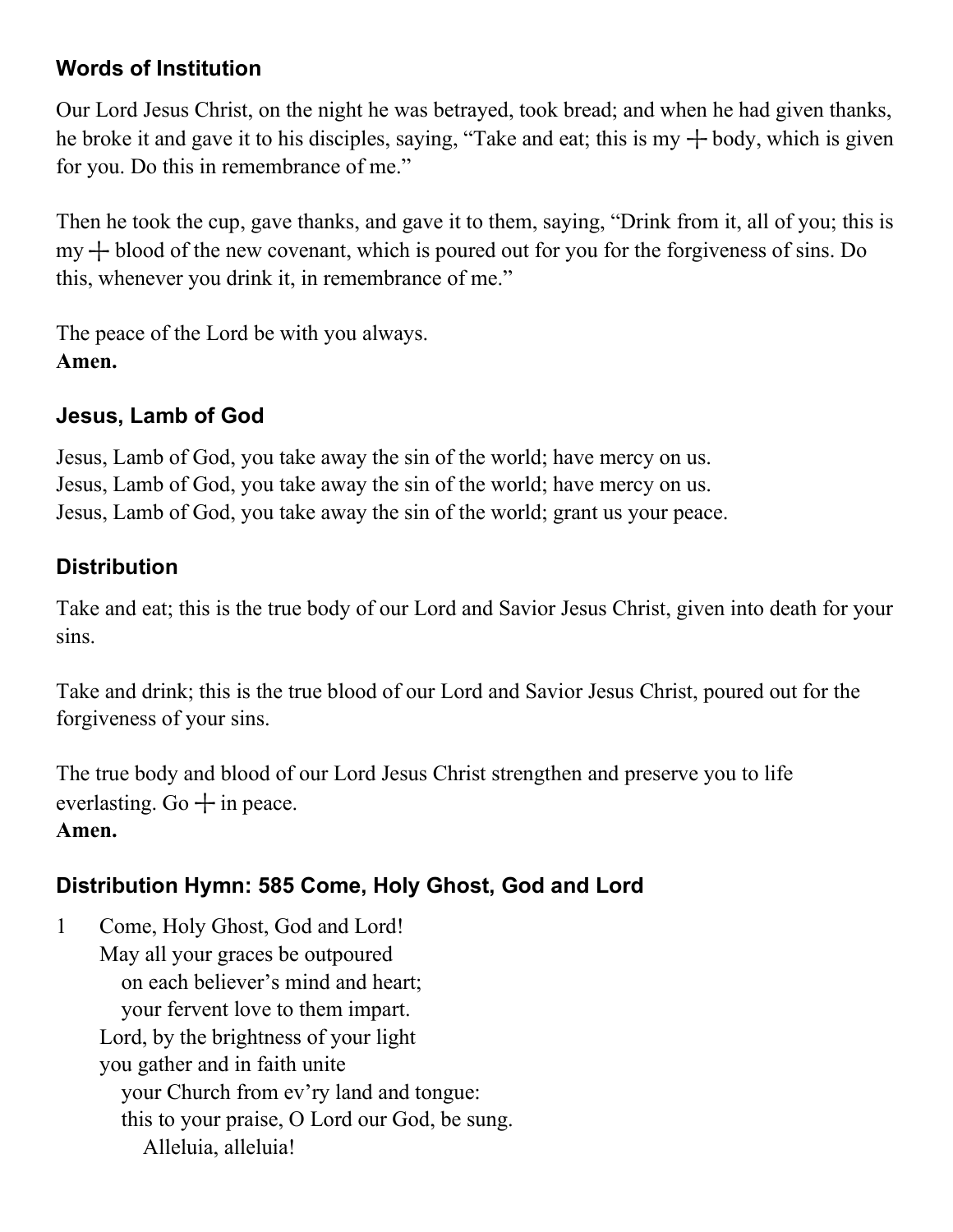2 Come, holy Light, guide divine, and cause the Word of life to shine. Teach us to know our God aright and call him Father with delight. From ev'ry error keep us free; let none but Christ our master be that we in living faith abide, in him, our Lord, with all our might confide. Alleluia, alleluia!

3 Come, holy Fire, comfort true, grant us the will your work to do and in your service to abide; let trials turn us not aside. Lord, by your pow'r prepare each heart, and to our weakness strength impart that bravely here we may contend, through life and death to you, our Lord, ascend. Alleluia, alleluia!

Text: tr. The Lutheran Hymnal, 1941, alt.; (st. 1): German, 15th cent.; (sts. 2–3): Martin Luther, 1483–1546 Text: © 1941 Concordia Publishing House. Used by permission: OneLicense no. 703297

Give thanks to the Lord, for he is good; **his mercy endures forever.**

Whenever we eat this bread and drink this cup, **we proclaim the Lord's death until he comes.**

We give you thanks, O Lord, for the foretaste of the heavenly banquet you have given us in this Sacrament. Through this gift you have fed our faith, nourished our hope, and strengthened our love. By your Spirit, help us to live as your holy people until that day when you will receive us as your guests at the wedding supper of the Lamb, who lives and reigns with you and the Holy Spirit, one God, now and forever.

**Amen.**

### **Blessing**

The Lord bless you and keep you. The Lord make his face shine on you and be gracious to you. The Lord look on you with favor and  $+$  give you peace. **Amen.**